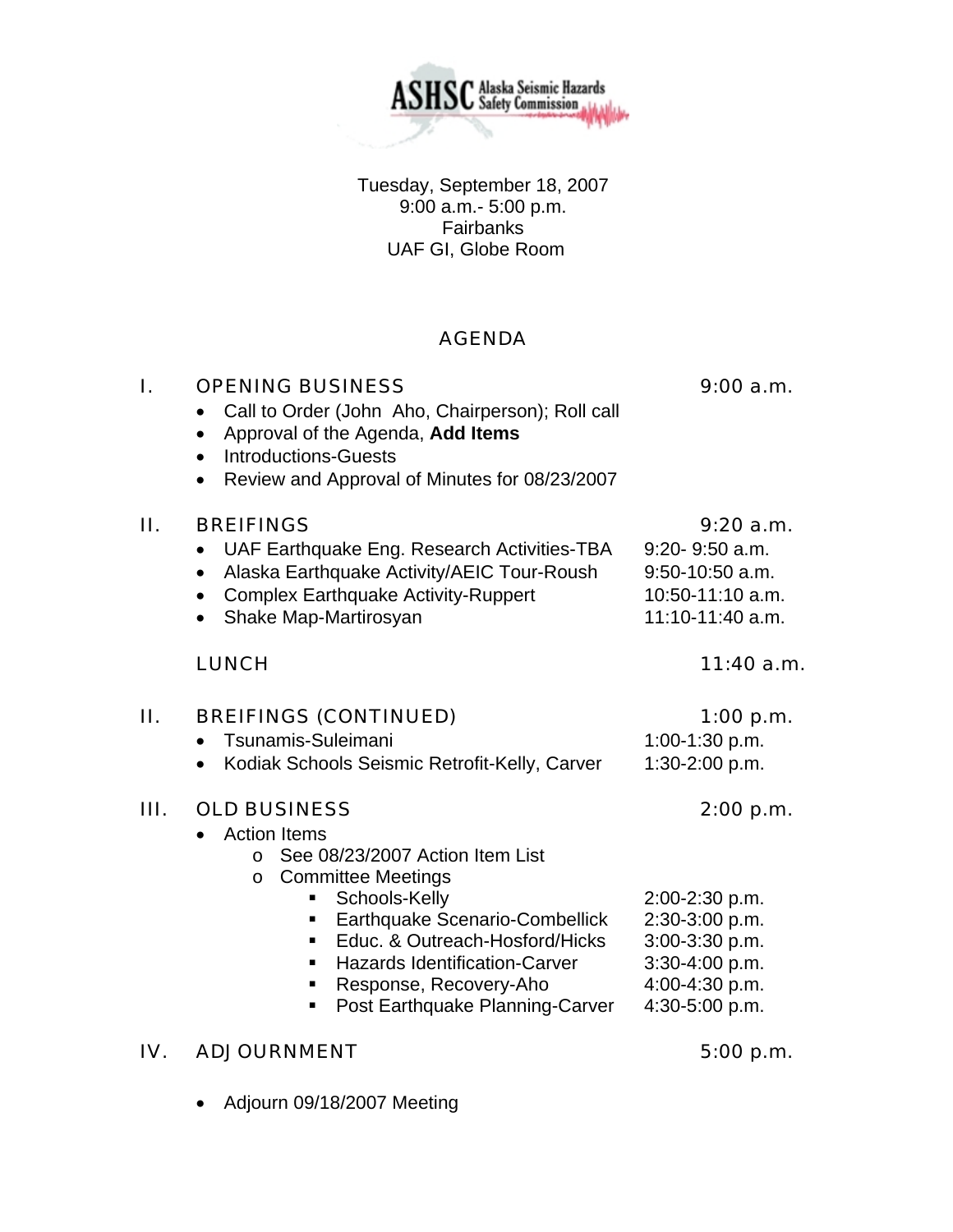Wednesday, September 19, 2007 9:00 a.m.- 5:00 p.m. Fairbanks River's Edge Resort, Gold Pan Room

**ASHSC** Alaska Seismic Hazards

## I. OPENING BUSINESS 9:00 a.m.

- Call to Order (John Aho, Chairperson); Roll call
- Approval of the Agenda, **Add Items**
- Introductions-Guests

## II. MEETINGS OF INTEREST 9:05 a.m.

- 14<sup>th</sup> World Conference on Earthquake Engineering 10/12-10/17, 2007 Beijing, China
- ANSS Steering Committee SLC 6/6-6/7, 2007
- WSSPC Reno 9/30-10/3, 2007
- EERI Annual Meeting New Orleans February 6-9, 2008
- National Earthquake Conference Seattle April 22-26, 2008
- 2014 National Earthquake Engineering Conference

## III. CRITICAL DEADLINES 9:10 a.m.

- FY09 Budget to Legislature December 15, 2007
- FY08 Report to Legislature January 1, 2008
- ASHSC Chairman Budget Discussions Aug-Sept, 2007

## IV. NEW BUSINESS 9:20 a.m.

- LEPCA Presentation
- **SERC Presentation**
- ASHSC Deliverable Development

## V. NEW BUSINESS (CONTINUED) 10:40 a.m.

- FY08 Budget Approach Discussion
- Preparation of the Report to the Legislature
- Potential Partnerships
- CREW Discussion
- "Politics of Seismic Safety Decision Making"
- Future Presentations/Briefings
	- o Anchorage Port Expansion
	- o MOA Ground Failure Study
	- o FEMA
	- o Alaska Division of Insurance
	- o Scenario Team Briefing

BREAK 10:20 a.m.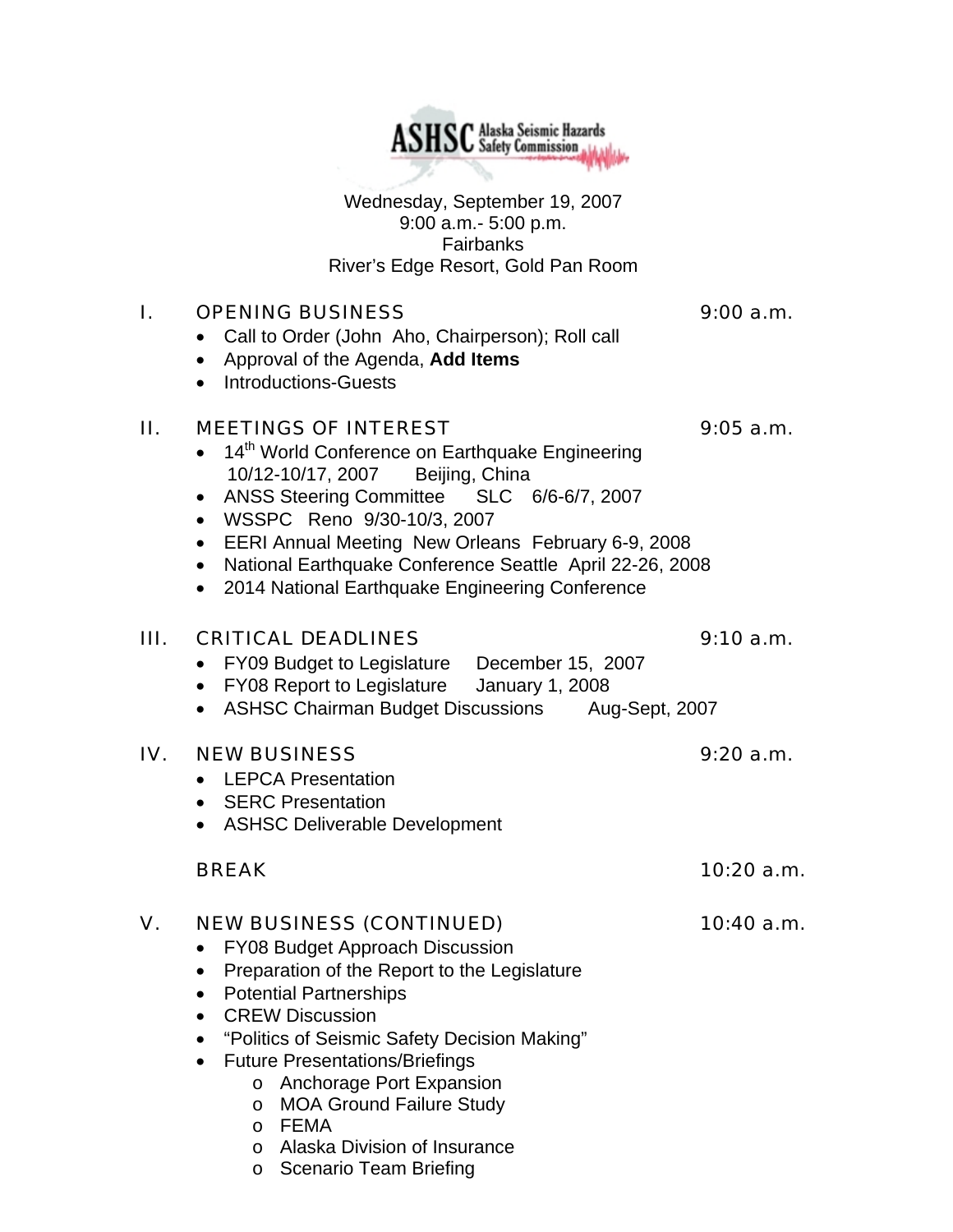Wednesday, September 19, 2007 9:00 a.m.- 5:00 p.m. Fairbanks River's Edge Resort, Gold Pan Room

## VI. REPORTS 11:40 a.m.

• Chairperson

o Ethics Information

- Committee Reports
	- o Will be Presented 09/20/2007

## LUNCH 12:00 p.m.

# VII. ASHSC/LEPCA JOINT MEETING 1:30 p.m.

- Joint Introductions-Aho
- LEPCA Activities 1:30-2:00 p.m.
- ASHSC Activities/Accomplishments-Aho 2:00-2:30 p.m.
- Earthquake/Tsunami Information-UAFGI 2:30-3:30 p.m.
- Joint Efforts/Coordination/Discussion-All 3:30-4:30 p.m.
- Wrap-up-Aho  $4:30-5:00$  p.m.

# VIII. ADJOURNMENT 5:00 p.m.

**ASHSC** Alaska Seismic Hazards